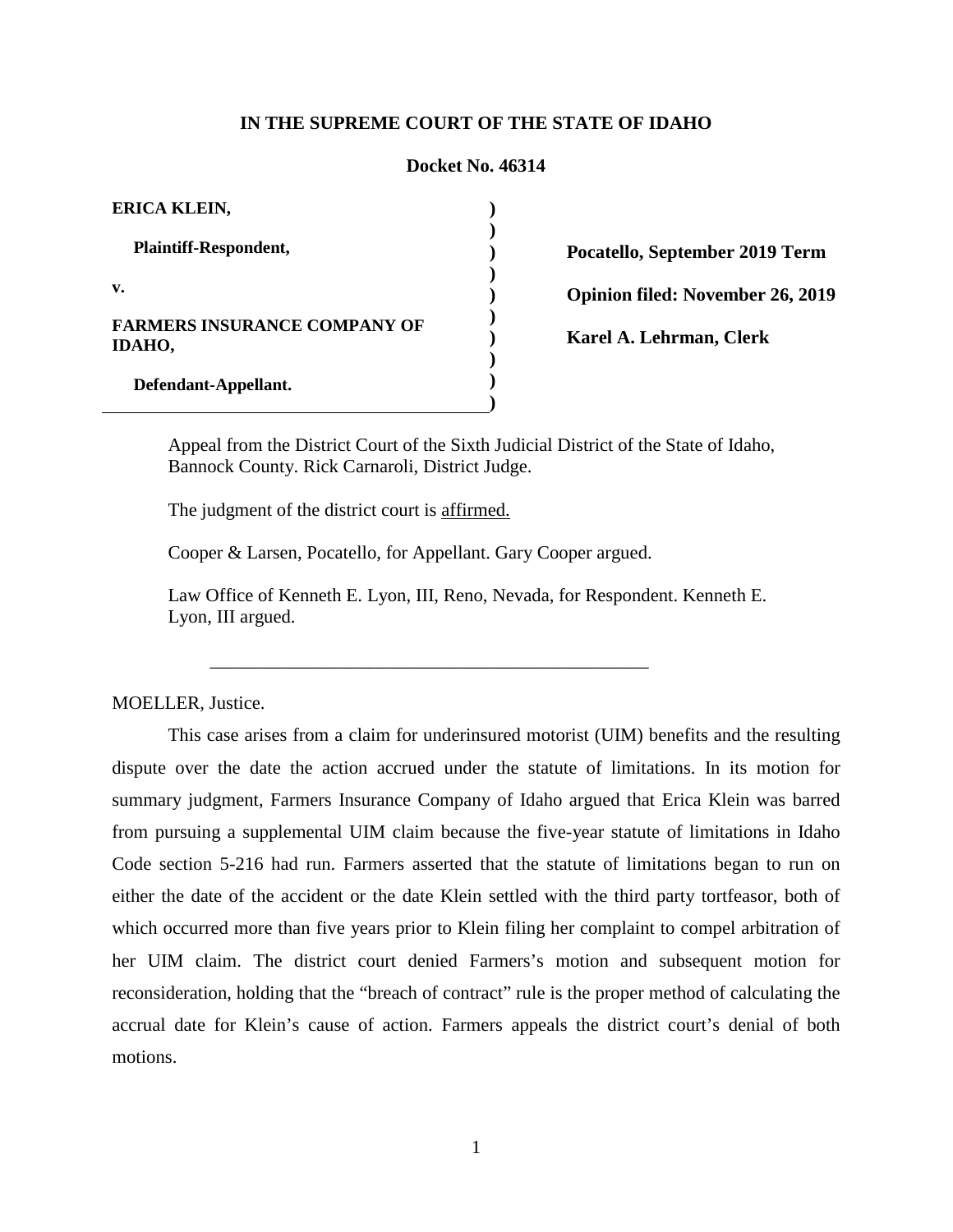This appeal presents an issue of first impression in Idaho, inasmuch as we are asked to determine when the statute of limitations begins to run on a cause of action for UIM benefits under an automobile insurance policy. After considering the different approaches taken by other states, we adopt the majority's "breach of contract" rule and affirm the district court's decisions.

# **I. FACTUAL AND PROCEDURAL BACKGROUND**

On February 1, 2010, Klein was driving her vehicle when she was "t-boned" by another vehicle driven by Seth Hale, the third party tortfeasor insured by Allstate. Klein sustained injuries as a result of the accident that she claims are permanent—namely, three disc protrusions that continue to cause pain and muscle spasms. At the time of the accident, Klein was insured by Farmers under a policy that provided \$500,000 in UIM benefits. The terms of the policy for uninsured coverage—which includes underinsured motorist coverage—state:

We will pay all sums which an **insured person** is legally entitled to recover as **damages** from the owner or operator of an **uninsured motor vehicle** because of **bodily injury** sustained by the **insured person**. The **bodily injury** must be caused by **accident** and arise out of the ownership, maintenance or use of the **uninsured motor vehicle.**

Determination as to whether an **insured person** is legally entitled to recover **damages** or the amount of **damages** shall be made by agreement between the **insured person** and us. If no agreement is reached, the decision will be made by arbitration.

(Emphasis in original). The policy also includes an arbitration provision, which provides:

If an **insured person** and we do not agree (1) that the person is legally entitled to recover **damages** from the owner or operator of an **uninsured motor vehicle**, or (2) as to the amount of payment under this part, either that person or we may demand that the issue be determined by arbitration.

. . .

Formal demand for arbitration shall be filed in a court of competent jurisdiction. . . . . Demand may also be made by sending a certified letter to the party against whom arbitration is sought, with a return receipt as evidence.

(Emphasis in original).

On December 14, 2010, about ten months after the accident, Klein notified Farmers of her intent to settle her injury claim with Allstate for the full policy amount of \$25,000. A few months later, on April 25, 2011, Klein resolved her claim against Hale for \$25,000, *i.e.*, the full liability insurance limit from Allstate. Klein subsequently submitted a demand letter and accompanying UIM package to Farmers on November 7, 2012, demanding payment in the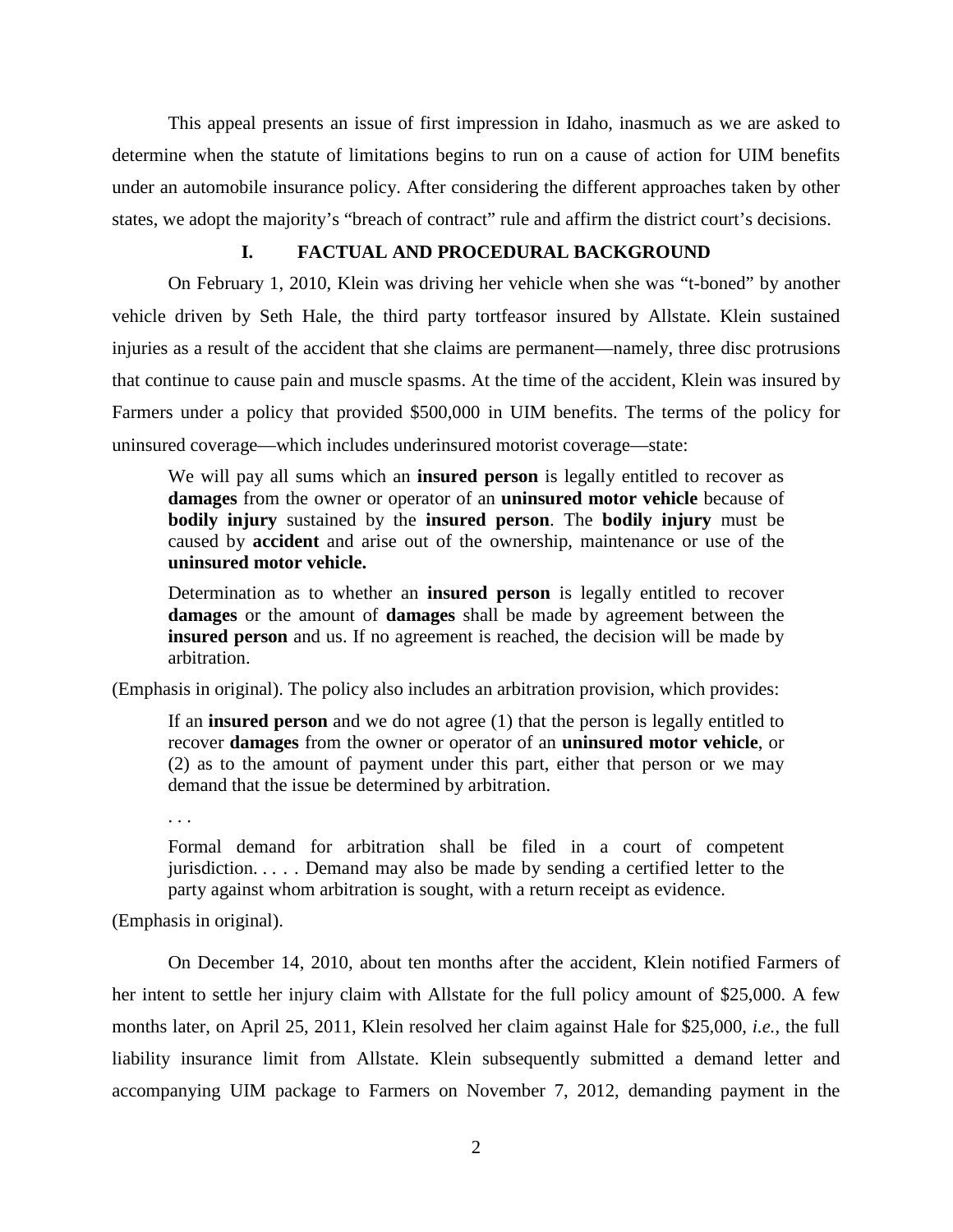amount of \$250,000 under her UIM benefits policy. Approximately one month later, Farmers issued a check to Klein for \$75,000 for the undisputed portion of the UIM benefits. Klein did not refuse the payment and cashed the settlement check. Nevertheless, Klein's claim with Farmers remained open. In an email from Farmers dated December 13, 2012, the Farmers adjuster acknowledged "that [the \$75,000 payment] does not resolve the UIM claim. I did make this offer to resolve the claim but there has not been any signed release from your client and I will be keeping the claim open."

For the next few years, Farmers continued to contact Klein and her prior attorney—who negotiated the settlement with Allstate—to finalize the claim, but Farmers rarely received any response in return. Finally, on July 7, 2016—six and a half years after the accident and more than five years after settling with Hale and Allstate—Klein's new attorney, Kenneth Lyon, contacted Farmers because Klein hired his firm to "resolve her outstanding underinsured motorist claim." Farmers responded on August 12, 2016, stating that it was prepared to respond to any demand for payment within sixty days of receipt of proof of loss. Six months later, on February 7, 2017, Klein provided Farmers with a supplemental demand packet. On April 4, 2017, Farmers's adjuster confirmed receipt of the supplemental demand and indicated that he had completed his evaluation. The adjuster also requested a two-week extension to respond to the supplemental demand as his supervisors reviewed the evaluation of Klein's claim. Klein agreed to the extension.

When the two-week extension passed, Klein reached out to Farmers for an update. Farmers informed Klein that her claim was barred by the statute of limitations and invited Klein to participate in mediation to resolve her claim. The parties later participated in mediation, but they were unsuccessful in reaching a resolution. Subsequently, Klein informed Farmers that the issue would need to be resolved through arbitration pursuant to the terms of her policy. Klein sent a letter to Farmers putting it on notice that she "intended to seek pre-judgment/prearbitration interest and attorney fees . . . unless other alternatives would be reached." Farmers interpreted this as a demand for arbitration, and informed Klein that it was seeking permission to file a declaratory action to resolve the statute of limitations question.

On November 22, 2017, Klein filed a complaint with the district court seeking an order requiring Farmers to participate in arbitration regarding the UIM claim. Farmers filed an answer, affirmatively alleging that the claim was now barred by the statute of limitations and later moved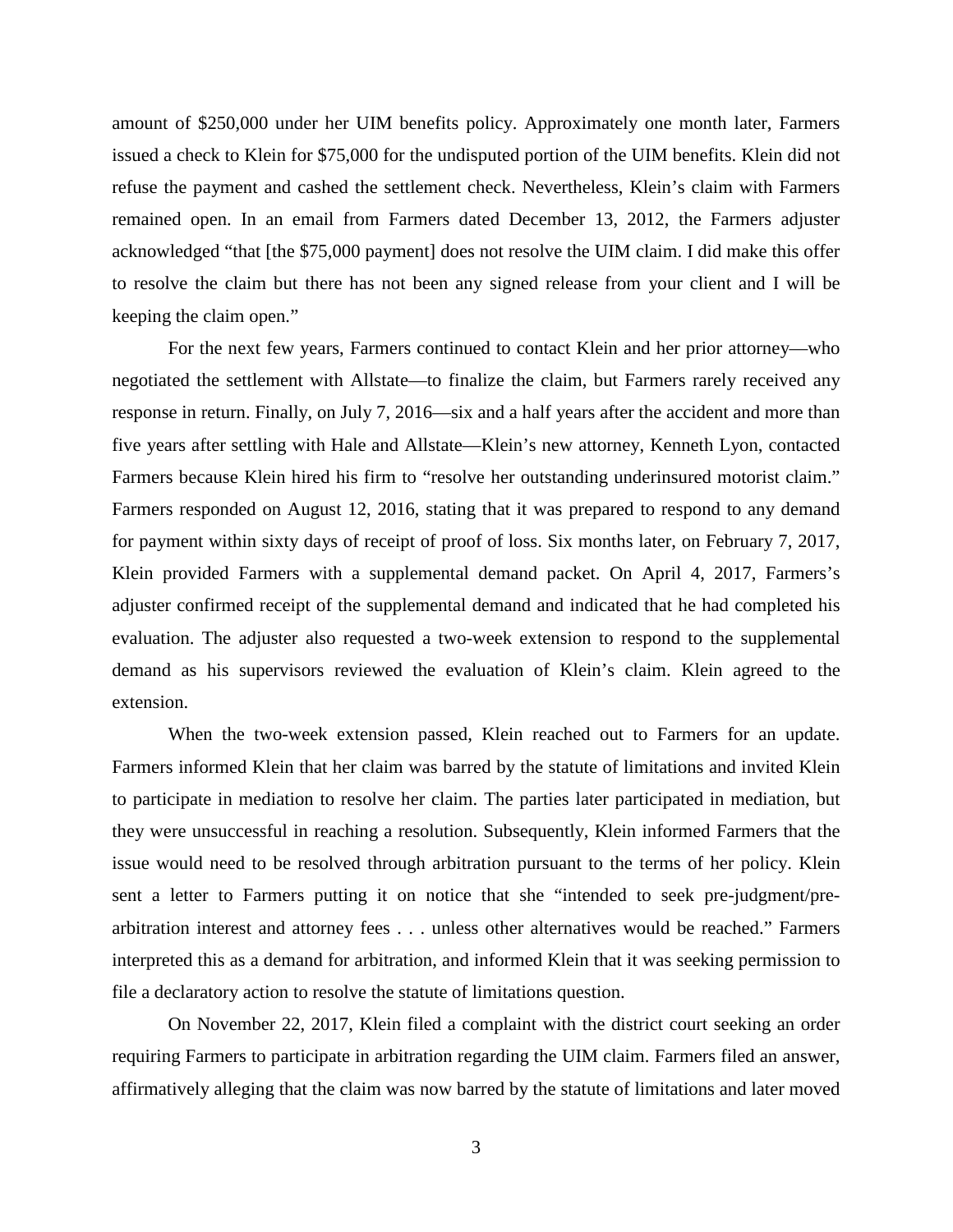for summary judgment on the same grounds. The district court denied the motion for summary judgment, prompting Farmers to file a motion for reconsideration, which the court also denied. The district court noted that there are three approaches to the issue of when a UIM claim accrues: the "date of accident" rule, the "breach of contract" rule, and the "settlement/judgment" rule. The court further explained that it denied summary judgment to Farmers because it believed Idaho would follow the "breach of contract" rule as the relationship between Klein and Farmers is contractual in nature. The district court also noted its willingness to consider a motion for permissive appeal as the parties had presented a question of first impression. Farmers filed a motion for permissive appeal pursuant to Idaho Appellate Rule 12. This Court granted the motion and Farmers subsequently filed its appeal.

## **II. STANDARD OF REVIEW**

When a court reviews a motion for reconsideration, it applies the same standard of review for the interlocutory order being reconsidered. *Westby v. Schaefer*, 157 Idaho 616, 621, 338 P.3d 1220, 1225 (2014). Thus, this Court must consider the standard for granting the underlying interlocutory order when it reviews the appeal of a motion for reconsideration. *Id.* Here, the reconsidered motion was a motion for summary judgment. Summary judgment is proper where "there is no genuine issue of material fact, entitling the moving party to judgment as a matter of law." *Verity v. USA Today*, 164 Idaho 832, 841, 436 P.3d 653, 662 (2019). In addition, "[a]ll facts and inferences must be drawn in favor of the nonmoving party." *Id.*

### **III. ANALYSIS**

The parties agree that the applicable statute of limitations is set forth in Idaho Code section 5-216, which provides that an action on a written contract must be initiated within five years. However, this appeal presents a question of first impression for this Court: whether, pursuant to that statute, the accrual date for the statute of limitations on a UIM claim begins on the day (1) the insurance company breaches its contract with the insured, (2) the insured reaches a settlement or obtains a judgment against the third party tortfeasor, or (3) the accident occurred. Each accrual rule has been applied in various jurisdictions, although the majority of jurisdictions deciding this issue have applied the "breach of contract" rule. *See, e.g., Erie Ins. Exch. v. Bristol*, 174 A.3d 578, 587 (Pa. 2017). Farmers argues that either the "settlement or judgment" rule or "date of incident" rule should apply—both of which would bar Klein's claim—because each rule presents an objectively certain date known by both parties. Klein contends that the district court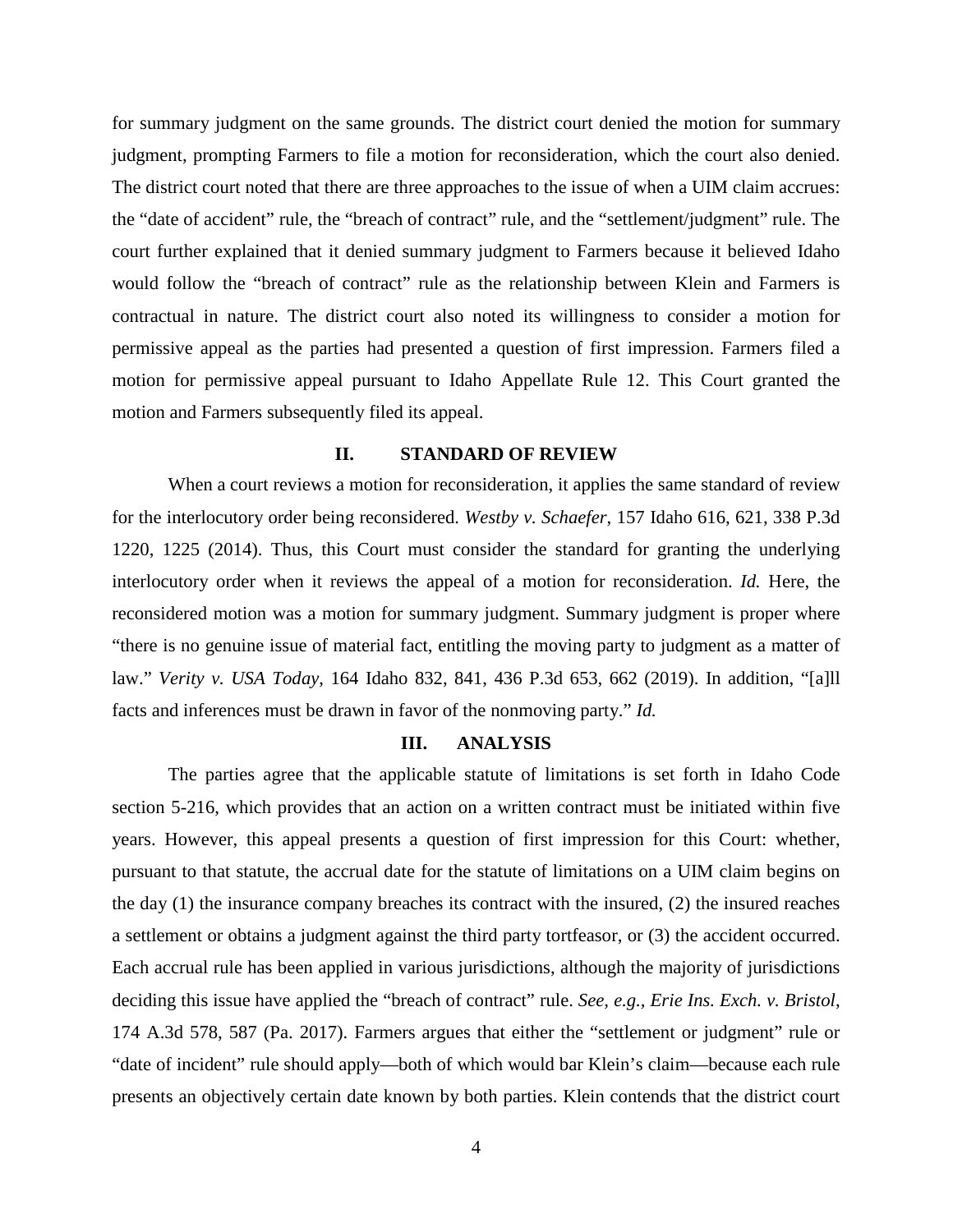correctly applied the "breach of contract" rule, which is the most consistent with the arbitration provision in the UIM policy and Idaho law. We agree with Klein and hold that the district court applied the correct accrual date.

The primary basis for Farmers's contention that this Court should follow the "date of incident" rule rests on our prior decision in *Hill v. American Family Mutual Insurance Co.*, in which this Court concluded that "exhaustion clauses in UIM automobile policies [are] void, unenforceable, and severable in Idaho." 150 Idaho 619, 627, 249 P.3d 812, 820 (2011). Farmers argues that the "date of incident" rule is the most consistent with Idaho law because *Hill* made an insurer's liability for UIM benefits immediately enforceable following the accident. However, inasmuch as *Hill* voided exhaustion provisions for "dilut[ing] Idahoans' protection against underinsured drivers and [preventing] insureds from collecting legitimate claims," *id.* at 630, 249 P.3d at 823, it did not establish a date of accrual for UIM claims or require the insured to immediately pursue a UIM claim following the accident. In fact, *Hill*'s plaintiff *first* settled with the third party tortfeasor and *then* pursued coverage from her UIM insurance coverage. *Id.* The insurance company only denied her UIM claim because she had failed to "exhaust" the bodilyinjury policy by settling for less than its full value. *Id.* at 621, 249 P.3d at 815. Thus, *Hill* dealt only with the insurance policy's exhaustion claim in light of the 2008 legislation that required insurers to offer UIM coverage, an act that afforded greater protections to the public from underinsured motorists. The question of the date of accrual for UIM claims remains unanswered*. See id.* at 630, 249 P.3d at 823.

This date of accrual question has arisen in numerous jurisdictions over the years, prompting three different legal approaches with the "breach of contract" rule emerging as the majority rule amongst our sister jurisdictions. *See, e.g., Erie Ins. Exch.*, 174 A.3d at 587. The foundation for this rule rests upon the bedrock of contract law. Because there is a contractual relationship between the insurer and insured in UIM claims, most courts have focused on the alleged breach by the insurer (*i.e.*, the refusal to pay the full amount of the claim) as the occurrence that gives rise to the cause of action, and thus, triggers accrual. *McDonnell v. State Farm Mut. Auto. Ins. Co.*, 299 P.3d 715, 728 (Alaska 2013); *Spear v. California State Auto. Assn.*, 831 P.2d 821, 825 (Cal. 1992); *Hamm v. Allied Mut. Ins. Co.*, 612 N.W.2d 775, 784 (Iowa 2000); *Berkshire Mut. Ins. Co. v. Burbank*, 664 N.E.2d 1188, 1188 (Mass. 1996); *Vega v. Farmers Ins. Co. of Oregon*, 918 P.2d 95, 98 (Or. 1996); *Erie Ins. Exch.*, 174 A.3d at 587–90;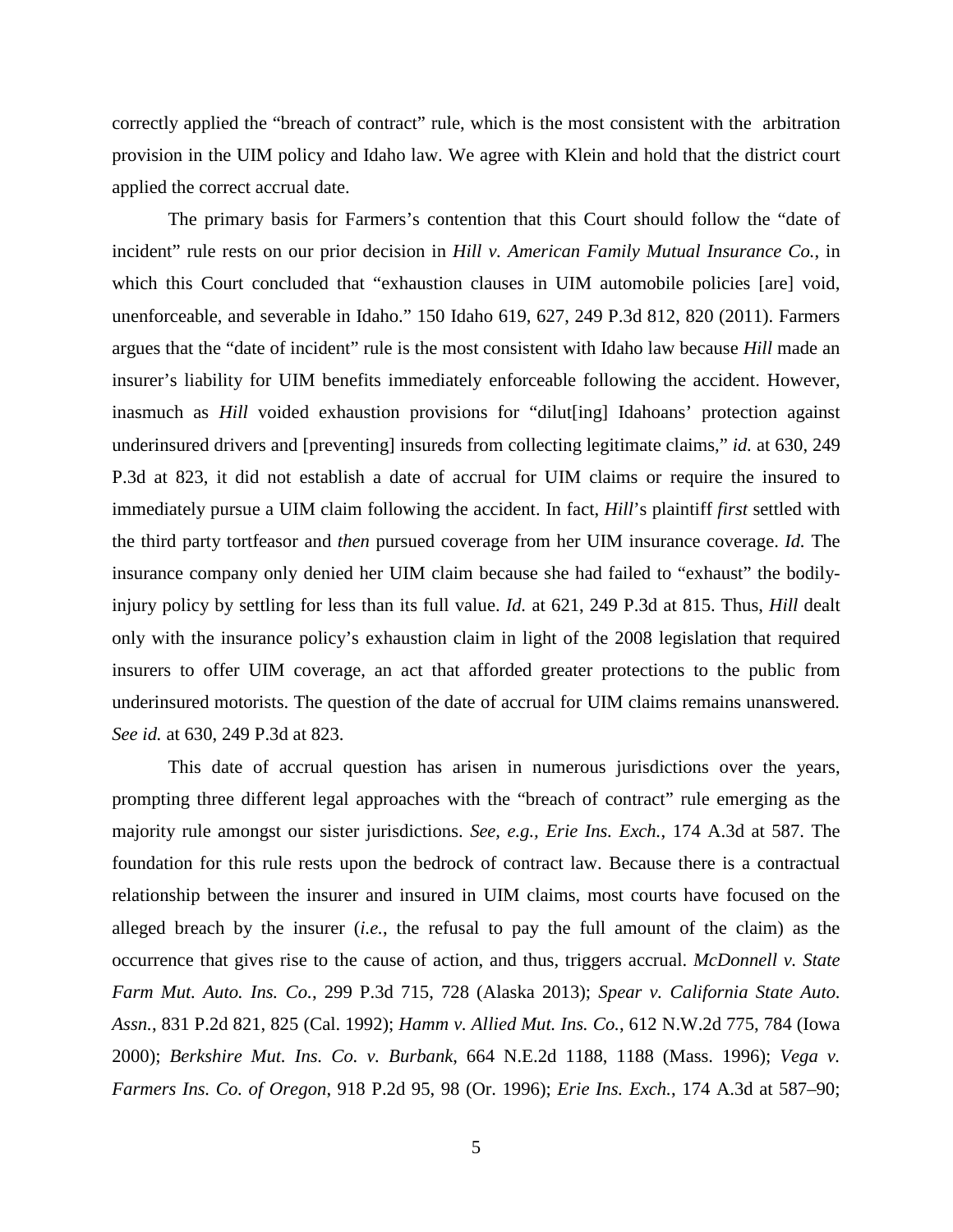*Am. States Ins. Co. v. LaFlam*, 69 A.3d 831, 840–41 (R.I. 2013); *Blutreich v. Liberty Mut. Ins. Co.*, 826 P.2d 1167, 1170–71 (Ariz. Ct. App. 1991). Indeed, the UIM policy at issue here is a written contract, the claim for UIM benefits concerns a right bestowed by the contract, and the essence of the relationship between the insurer and the insured is defined by the terms of the contract.

The Supreme Court of Pennsylvania dealt with an analogous situation to Klein's claim in *Erie Insurance Exchange v. Bristol*, where the insured plaintiff filed an uninsured motorist (UM) claim following a hit-and-run accident. 174 A.3d 578, 580 (2017). His insurance policy afforded coverage of \$500,000 per accident and contained an arbitration clause. *Id.* About two years after the accident, the plaintiff's attorney put the insurance company on notice of the UM claim. *Id.* The insurance company reserved its rights and each party selected arbitrators. *Id.* at 580–81. Other than a little correspondence between the parties, no action was taken until the insurance company filed an action for declaratory judgment in 2013, approximately eight years after the accident. *Id.* at 581. The insurance company sought a determination of whether the plaintiff's UM claim was time barred by Pennsylvania's four-year statute of limitations, arguing that the accrual date was the date of the accident. *Id.*

As an issue of first impression, the Supreme Court of Pennsylvania examined the statutory language of the applicable contract statute of limitations as well as the laws of other jurisdictions that dealt with this question. *Id.* at 585–90. The court concluded that "the proper circumstance to start the running of the limitation period is an alleged breach of the insurance contract, which will be occasioned in this context by a denial of a claim or the refusal to arbitrate." *Id.* at 589. While the majority of case law from other jurisdictions concurred with this conclusion, the court's primary basis for its determination was in applying general contract principles and the controlling language of the statute of limitations. *Id.* Like in Idaho, Pennsylvania holds that the running of the limitations period starts when a cause of action arises:

*"Unless a statute provides otherwise, the statute of limitations begins to run at the time when a complete cause or right of action accrues or arises, which occurs as soon as the right to institute and maintain a suit arises."*

*. . .* 

Therefore, applying these general contract principles to the enforcement of an insured's UM/UIM claim, the statute of limitations would begin to run when the insured's cause of action accrued, i.e., when the insurer is alleged to have breached its duty under the insurance contract.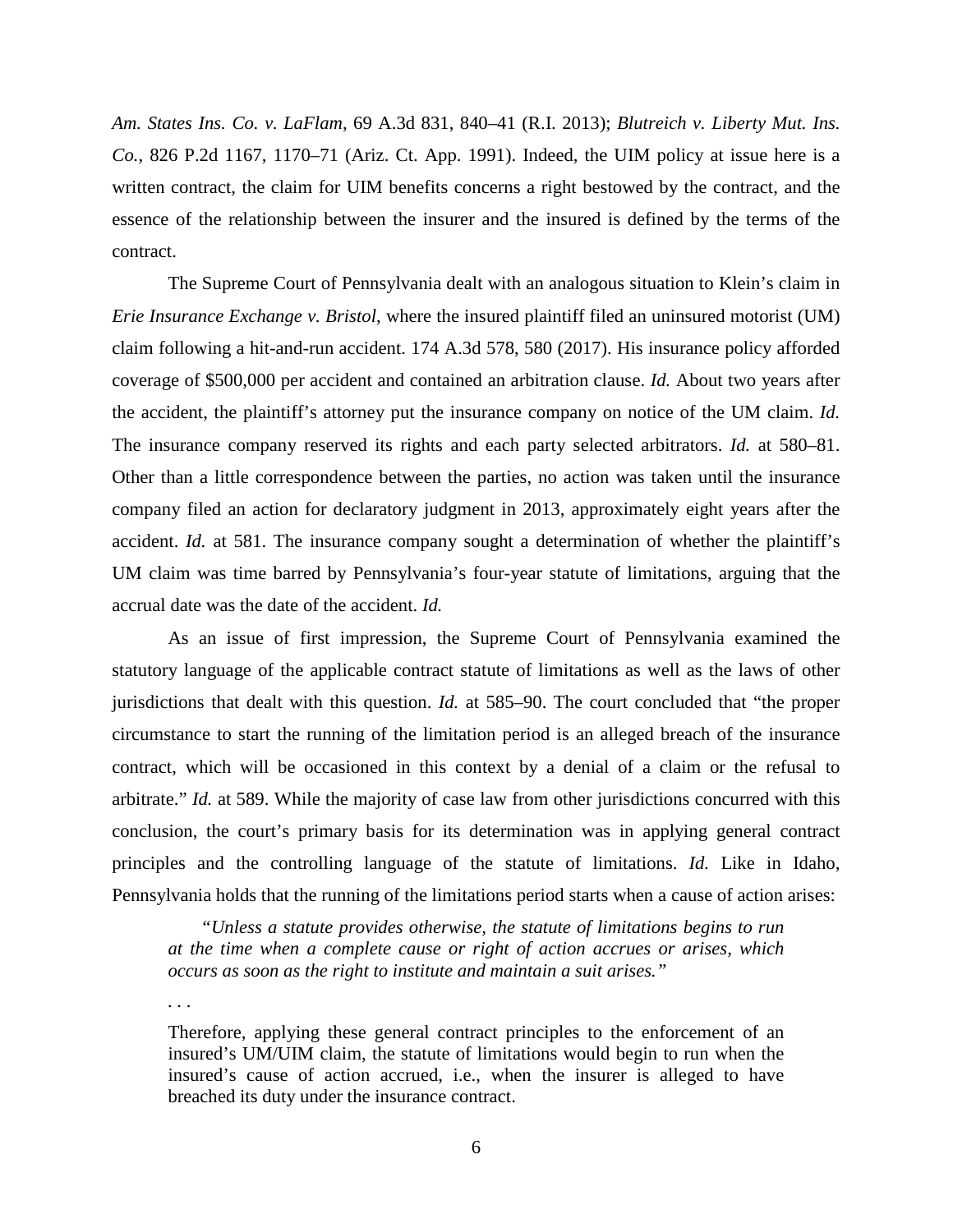*Id.* at 585–86 (emphasis in original) (quoting 54 C.J.S. *Limitations of Actions*, § 81).

In contrast, the minority approaches—both the "settlement or judgment" rule and the "date of incident" rule—conflict with Idaho law. Running the limitations period at the date of settlement with, or entry of judgment against, the tortfeasor "is based on a form of the discovery rule used in tort cases which is that the insured has no way of knowing what liability, if any, the UM/UIM carrier will have until the insured has exhausted the liability coverage of the tortfeasor by settlement or judgment." *Hamm v. Allied Mut. Ins. Co.*, 612 N.W.2d 775, 783 (Iowa 2000) (analyzing and rejecting "the settlement/judgment" rule). This tort-based rule also tends to look at the insurance policy's controlling language—exhaustion clauses in particular—rather than contract principles or the language of the applicable statute of limitations. *See Brown v. Am. Family Ins. Grp.*, 989 P.2d 196, 197–98 (Colo. App. 1999) ("by the terms of the policy, plaintiff's cause of action accrued by the time of their settlement."); *Consiglio v. Transamerica Ins. Grp.*, 737 A.2d 969, 971 (Conn. App. Ct. 1999) (applying the exhaustion clause of the insurance policy, making the date of accrual the date of settlement or judgment for underlying insurance); *Butler v. Econ. Fire & Cas. Co.*, 557 N.E.2d 1281, 1286 (Ill. App. Ct. 1990) (interpreting the insurance policy's phrase "occurrence of loss" to mean the loss stemming from the tortfeasor's underinsurance relative to the plaintiff's damages, and thereby eliminate any conflict between the exhaustion clause and limitations clause of the policy). Even Florida and Minnesota courts—which have taken a middle-ground approach—hold that an action for UIM benefits accrues on the date of the accident unless an exhaustion clause in the insurance policy tolls the limitations period until settlement or judgment with the tortfeasor. *Woodall v. Travelers Indem. Co.*, 699 So. 2d 1361, 1363–65 (Fla. 1997); *Sargent v. State Farm Mut. Auto. Ins. Co.*, 486 N.W.2d 14, 16 (Minn. Ct. App. 1992). Having previously held such exhaustion provisions to be void in Idaho, we will not adopt a rule that relies on a void exhaustion provision as the basis for an accrual date. *See Hill,* 150 Idaho at 627, 249 P.3d at 820.

Other courts have adopted the rule that the limitations period for a UIM claim begins to run on the date of the incident, as Farmers encourages us to do. *See Woodall*, 699 So. 2d at 1363–65; *Green v. Selective Ins. Co. of Am.*, 676 A.2d 1074, 1078–79 (N.J. 1996). "The jurisdictions that favor this approach reason that the right of action against the UIM carrier stems from the plaintiff's right of action against the tortfeasor, and thus the limitations period begins at the same time for both the insurance and the tort actions." *Green*, 676 A.2d at 1078. Or, as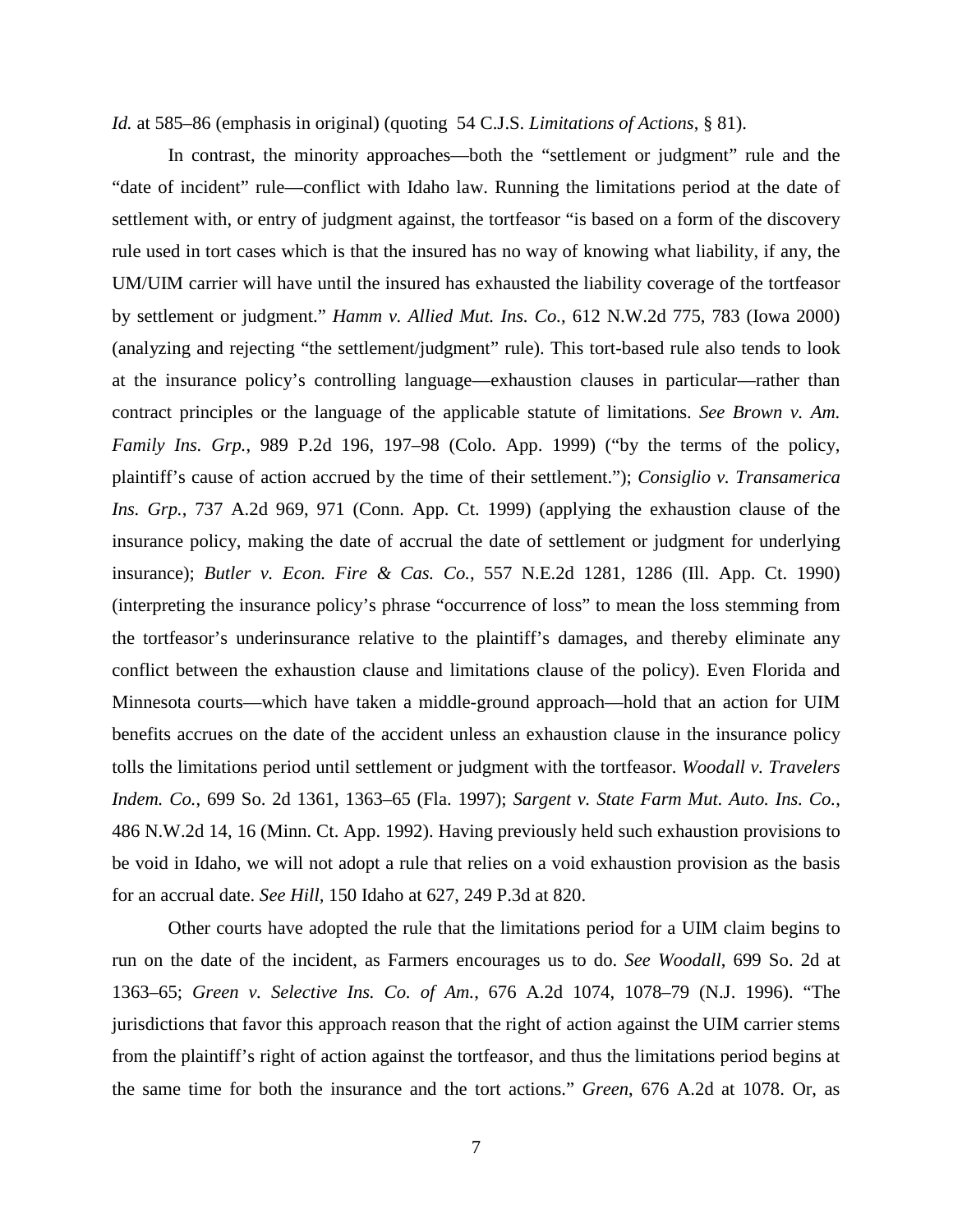articulated by the Supreme Court of Iowa, "the insured's claim for UIM benefits derives from the tort claim against the underinsured tortfeasor and that the insurer essentially stands in the shoes of the tortfeasor." *Hamm*, 612 N.W.2d at 782 (analyzing and rejecting "the date of incident" rule). In essence, the focus of this rule is the question of whether the cause of action is based on a tort or a contract, as well as the nature of the relationship between the insured and her insurance provider for a UIM claim.

We reject the "date of incident" rule for two key reasons: first and foremost, we conclude that an insured's recovery from its own insurer primarily depends on the insurance contract—the basis for the insurer's liability—rather than the underlying tort. *See Shelter Mut. Ins. Co. v. Nash*, 184 S.W.3d 425, 427 (Ark. 2004); *Hamm*, 612 N.W.2d at 782; *Wille v. Geico Cas. Co.*, 2 P.3d 888, 892 (Okla. 2000). This has been implicitly recognized by both parties; indeed, Farmers has conceded that the applicable statute of limitations in this case is the five-year statute for the breach of a written contract pursuant to section 5-216 of the Idaho Code, rather than the two-year statute applicable to Klein's tort claims against Hale provided in section 5-219(4). When all aspects of the insurer/insured relationship are taken together, the relationship is, in its essence, contractual in nature.

Second, applying an early accrual date—tied to of the date of the accident—raises concerns of fairness to prospective plaintiffs. The Supreme Court of Nevada has adroitly articulated these concerns:

It would be fundamentally unfair to time-bar an insured from compensation that she bargained for because an insured may not be aware until long after the accident that she will need to pursue a claim against her UIM insurer. Specifically, at the time of the accident or even several years thereafter, the insured may not know the extent of her injuries, the amount of the tortfeasor's available coverage, or whether the cost of her medical treatment will exceed the value of the tortfeasor's insurance policy and available assets.

*Grayson v. State Farm Mut. Auto. Ins.*, 971 P.2d 798, 799–800 (Nev. 1998), *as modified on denial of reh'g* (Mar. 19, 1999). Such concerns echo in Idaho case law where this Court has invalidated contractual provisions which run afoul of the public policy set by the Idaho Legislature. Specifically, in *Hill*, we noted the potential delays a plaintiff could endure in litigating or settling with the tortfeasor prior to making a UIM claim. *Hill*, 150 Idaho at 626, 249 P.3d at 819 ("Litigation would create drastic delays for litigants who may have suffered serious injuries and desperately need to collect benefits. These delays would be exacerbated by the fact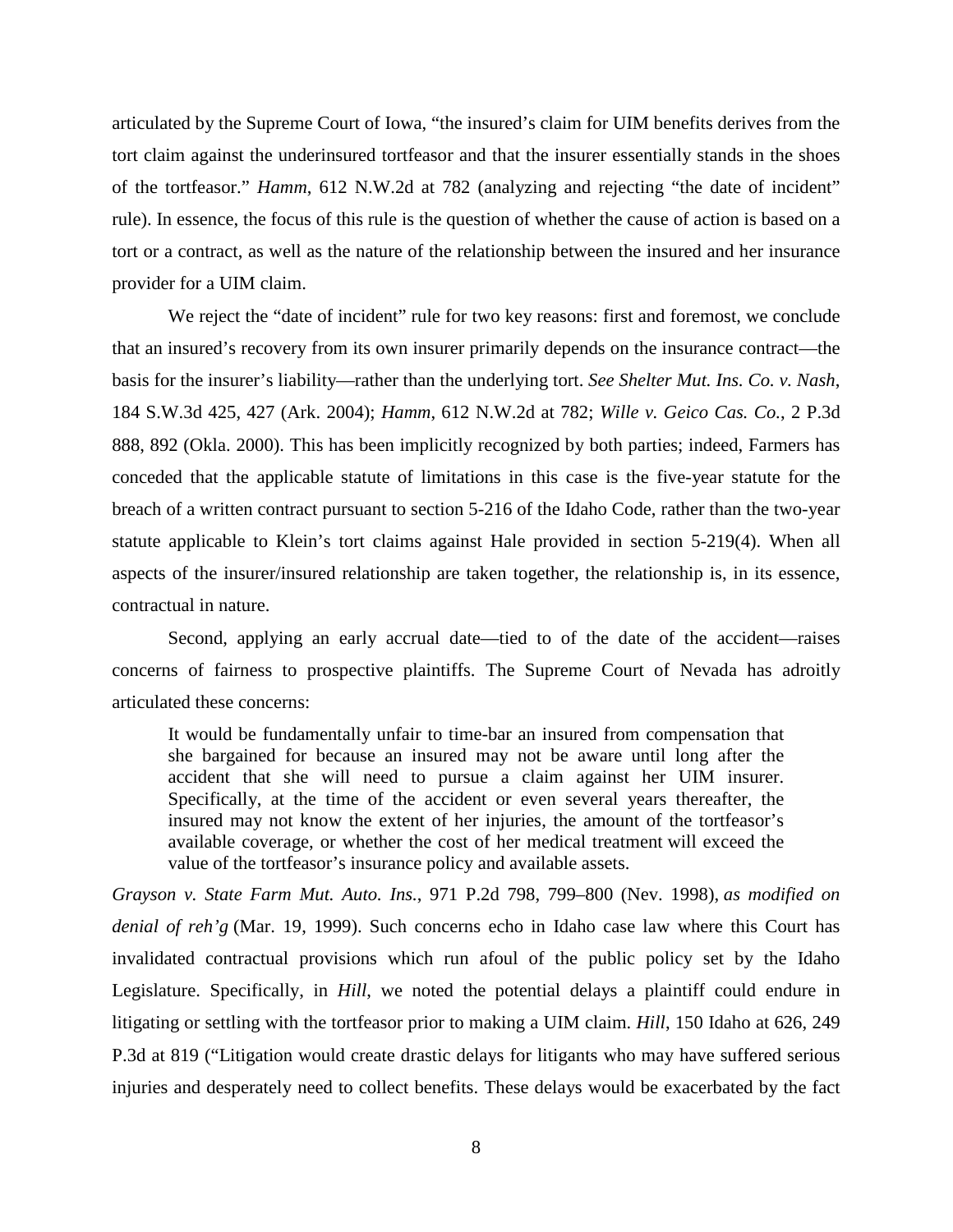that the claimant may have to undergo further arbitration against the UIM carrier after obtaining a judgment from the tortfeasor."). Likewise, a plaintiff pursuing her UIM claim would be up against the clock as she tries to settle her claims with both her insurance provider and the tortfeasor from the date of the accident, especially if she does not yet know the extent of her injuries or whether the tortfeasor will ultimately be underinsured.

Perhaps most importantly, however, the "breach of contract" rule provides the court with an actual justiciable controversy—a fundamental precursor to any lawsuit. As the Massachusetts Supreme Court has explained, the minority approaches both lead to serious justiciability concerns: "[p]rior to the time when the contract is violated there is no justiciable controversy, and it would be illogical to let the statute of limitations for bringing an action begin to run before the action can be brought." *Berkshire Mut. Ins. Co*, 664 N.E.2d at 1188. On the other hand, the "breach of contract" rule corresponds well with existing Idaho case law, which mandates that "[a] cause of action accrues and the statute of limitations begins to run when a cause of action exists." *Swafford v. Huntsman Springs, Inc.*, 163 Idaho 209, 212, 409 P.3d 789, 792 (2017) (quoting *Lido Van and Storage, Inc*. *v. Kuck*, 110 Idaho 939, 942, 719 P.2d 1199, 1202 (1986)).

Idaho Code section 5-216 imposes a five-year statute of limitations for "an action upon any contract, obligation or liability founded upon an instrument in writing." Generally, the cause of action accrues upon the breach of contract, which could encompass various circumstances in the UIM context, including a refusal of payment, the rejection of a claim, or the denial of a request for arbitration. *See, e.g., Erie Ins. Exch.*, 174 A.3d at 589; *McDonnell*, 299 P.3d at 728. At the time of settlement with, or judgment against, a tortfeasor, the insured only has knowledge that some payment is still owed to her because the tortfeasor was underinsured. Should she bring an action at this stage—before the insurance provider has acted on the UIM claim—the insured lacks an actual injury against the insurer, or, at the very least, an unripe claim. Because the plaintiff does not have an action, or an injury, by simply knowing how much she is owed by her insurer under the UIM policy, her cause of action is, at best, speculative and undetermined. On the date of the accident, the insured has even less of a claim because she does not yet know if the third-party tortfeasor is underinsured, much less whether her insurance company will breach the UIM policy or pay in full. On the other hand, the "breach of contract" rule provides for a clear cause of action on a justiciable controversy because the insured will be able to allege an actual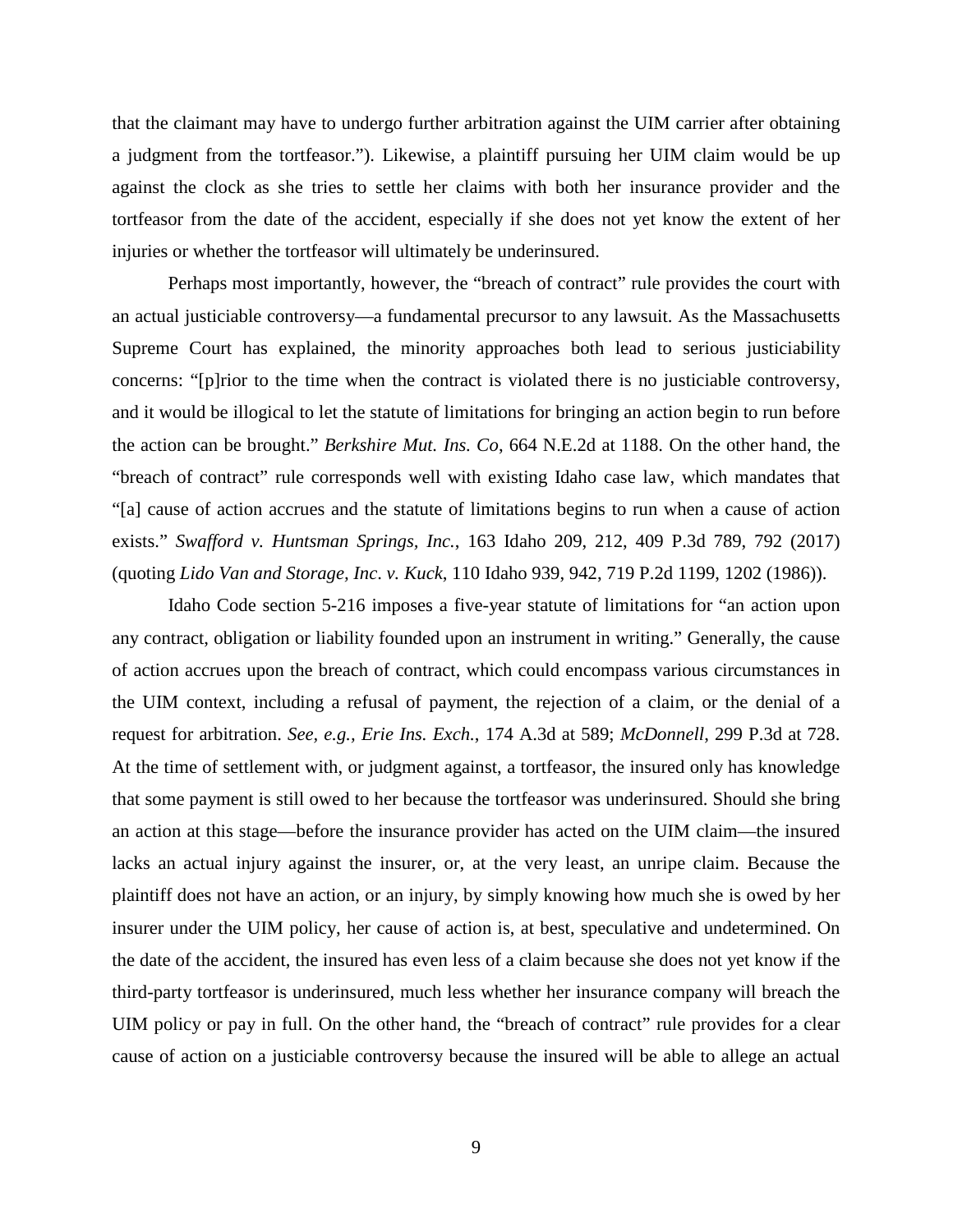injury caused by the insurance provider based upon an actual breach of contract, rather than hypothetical and speculative claims.

Farmers argues that the "breach of contract" rule has proven unworkable because it indefinitely extends the time within which to make a UIM claim. Additionally, Farmers suggests that applying a breach of contract standard will create uncertainty as to whether and when an insurer breaches the insurance policy. However, this concern was addressed and appropriately rejected by the Supreme Court of Pennsylvania:

These apprehensions about an insured delaying submission of a claim or an insurer delaying action on a claim may be of concern but do not justify departing from the normal breach of contract principles attendant to triggering the statute of limitations. We note that an insured would rarely be advantaged by delay in the submission of a claim and insurers are charged with acting in good faith. Deviations from these norms may be addressed on equitable grounds or in other ways based on particular facts.

*Erie Ins. Exch.*, 174 A.3d at 589. Likewise, it is a fallacy for Farmers to contend there is greater uncertainty generated under this rule, when it has the option to file an action seeking arbitration itself, rather than allowing the process to languish. Any uncertainty created where parties dispute when an alleged breach of contract occurred becomes a question of fact for the arbitrator, just as in any other contractual litigation. *Borah v. McCandless*, 147 Idaho 73, 79, 205 P.3d 1209, 1215 (2009) ("Generally, unless the facts presented are undisputed, whether there was a breach of the terms of a contract is a question of fact."). Moreover, this is not a case where it can be fairly argued that the insured merely sat on her claim at the expense or frustration of her insurance company. Klein filed her UIM claim with Farmers after settling her claim against Hale. Farmers made a payment and then explicitly kept the claim open subject to Klein's future medical needs. Later on, when the parties began to dispute how to resolve the claim and whether the statute of limitations had run, Farmers offered to go to mediation to resolve Klein's claim. In short, Farmers had numerous opportunities to ensure the UIM claim was not left open for an indeterminate period of time. Nothing prevented it from demanding arbitration under its policy or closing the UIM claim at an earlier date.

While Farmers argues that the "breach of contract" rule has "fall[en] out of favor," it fails to cite to any authority that supports this contention. In fact, the opposite assertion is true; a majority of jurisdictions that have considered the issue now favor the breach of contract rule for the reasons set out above. *See, e.g., Erie Ins. Exch.*, 174 A.3d at 587.